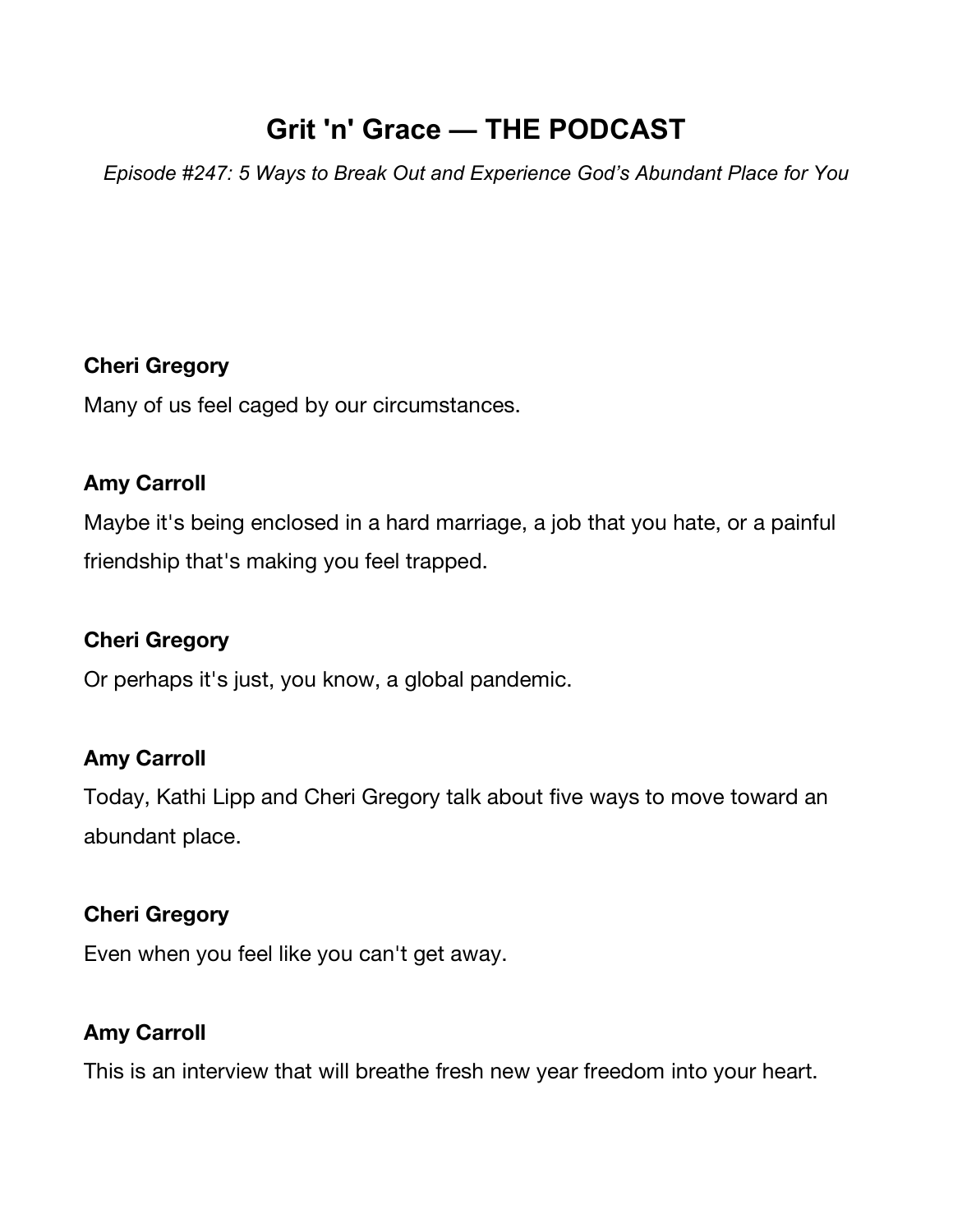### **Cheri Gregory**

Well, this is Cheri Gregory –

### **Amy Carroll**

– and I'm Amy Carroll –

### **Cheri Gregory**

– and you're listening to Grit'N'Grace: The Podcast that equips you to lose who you're not, love who you are, and live your one life well.

### **Amy Carroll**

Today we're talking with Kathi Lipp, one of our favorites, author of *An Abundant Place: Daily Retreats for the Woman Who Can't Get Away*. Kathi inspires thousands of women each year to strip down their expectations and live with real purpose. With humor and wisdom, Kathi offers hope paired with practical steps to live with meaning. Kathi is the author of 20 books, the host of Clutter Free Academy Podcast, and an accidental homesteader. Kathi and her husband Roger live at the Red House in El Dorado forest with a highly opinionated lap dog named Moose and five free range chickens named after cheeses

### **Cheri Gregory**

Are you overcommitted, overstressed, or just plain overwhelmed?

### **Amy Carroll**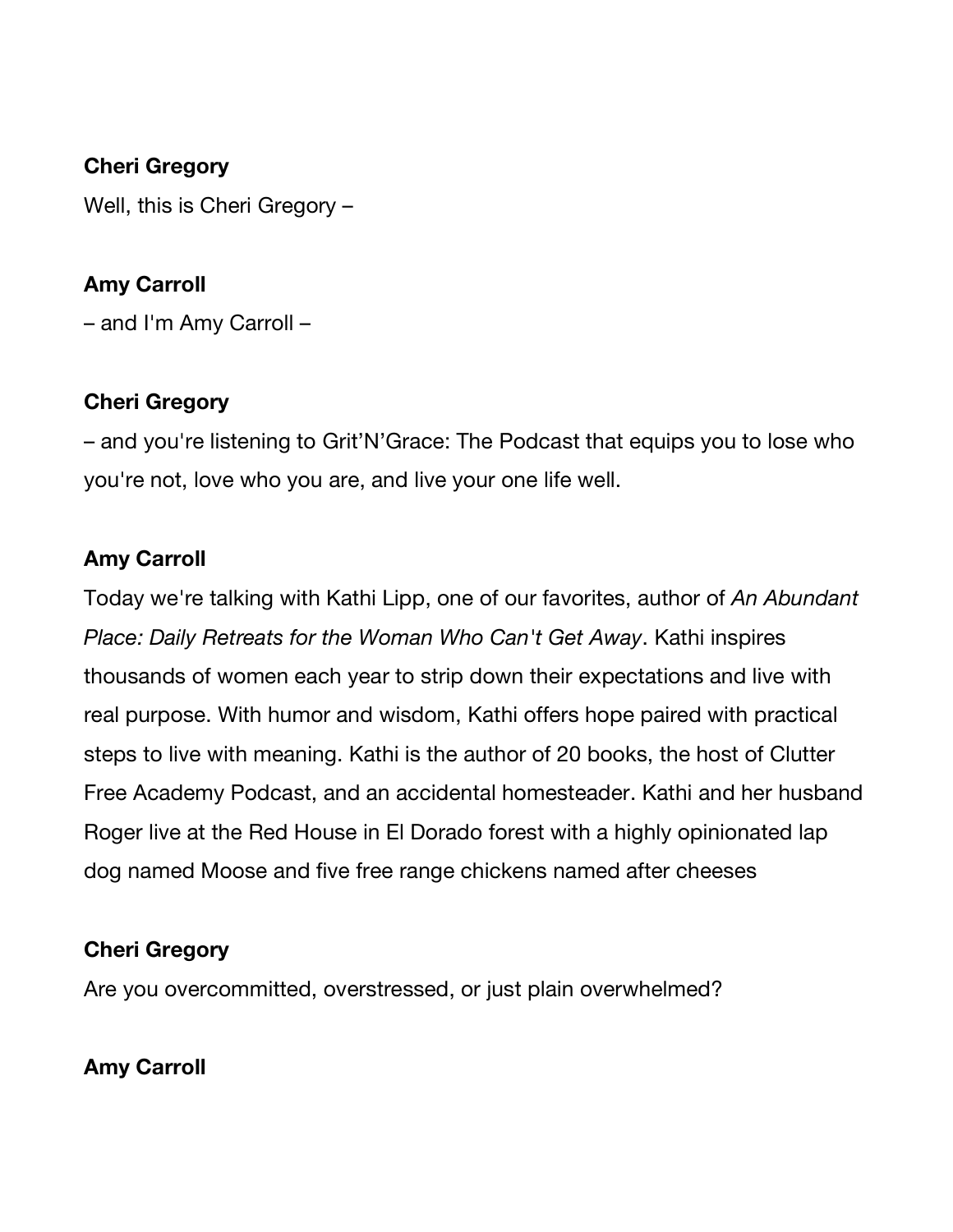Kathi and Cheri know the challenge of trying to carve out even a few minutes in the day to get some precious quiet time.

# **Cheri Gregory**

*An Abundant Place* gives you an easy to follow framework for spending quality time with God and His word, whether or not you're able to physically get away.

# **Amy Carroll**

Each of these thirty mini-retreats take only minutes to read through and complete, but will have a lasting impact on your faith journey, bringing you more peace, more joy, and more abundance.

# **Cheri Gregory**

*An Abundant Place* is your invitation to quiet your heart and mind to focus on God and His Word.

# **Amy Carroll**

To create a spacious place for yourself, to refresh your soul, to experience greater peace and joy.

# **Cheri Gregory**

Each devotion includes spiritual insight, helpful prompts that encourage reflection and growth, and room for you to write down what God is teaching you.

# **Amy Carroll**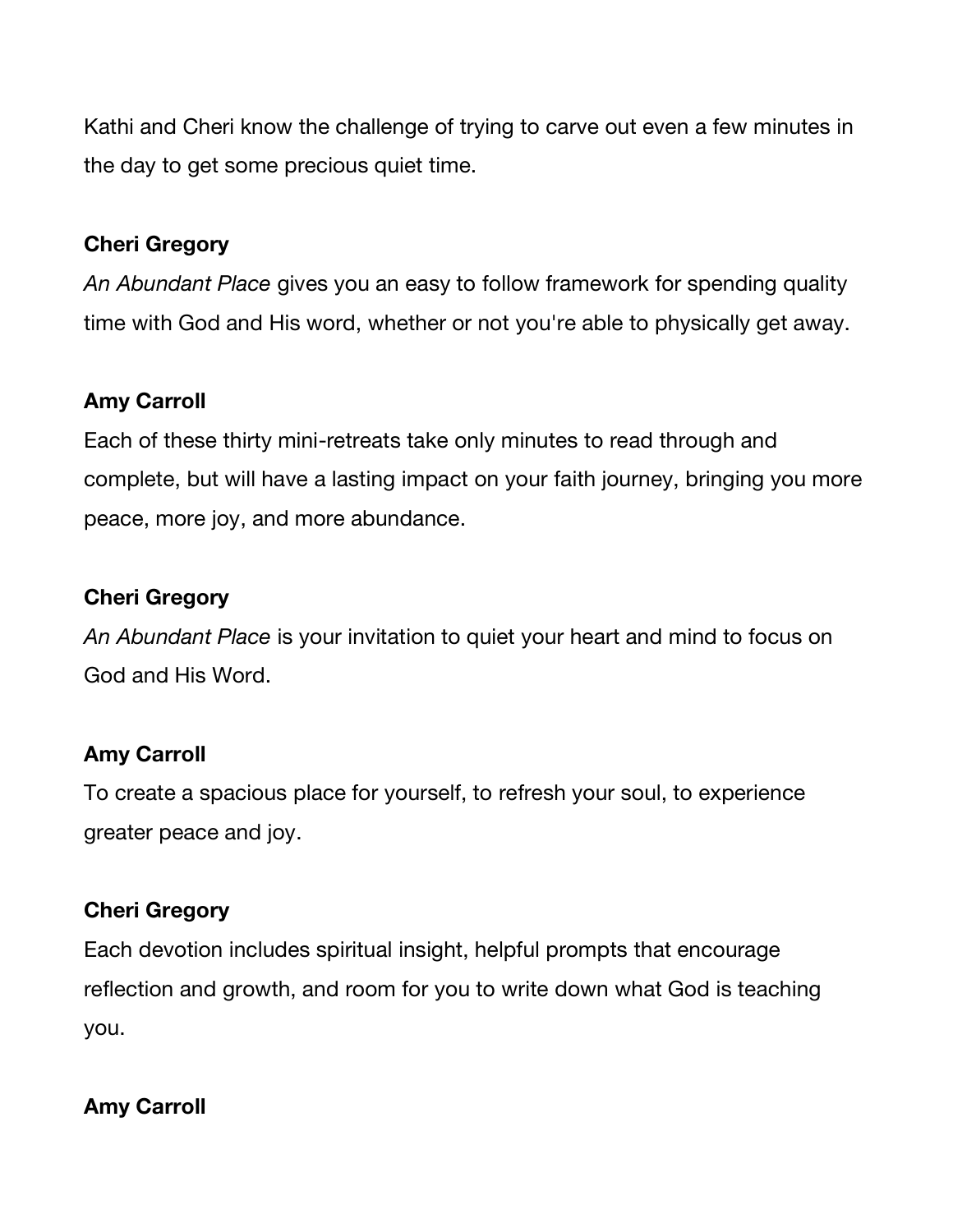Let each of these devotional mini-retreats provide a momentary refuge from your busy world and take you to an abundant place with God.

### **Cheri Gregory**

So Amy, you actually wrote in your copy of *An Abundant Place* yesterday morning, didn't you?

# **Amy Carroll**

I started – okay. Full disclosure. When you have authored a book, you get a lot of books in the mail, right? So I got your book and Kathi's book in the mail. And of course, it's different already, because I love you and Kathi so much. But honestly, Christmas happened. I set it on top of my other books, and I kind of moved on and thought I need to do something with that later. Well, yesterday was later and I sat down, and it was my first work day of the new year. And so all of a sudden, anxiety just jumped on me. Like, mugged me.

And your beautiful book was sitting on the top of the pile. And it just called to me. And so I picked it up, and I thought "Well, I'll read just a little bit so I can, you know, write something on social media about it." And I started it and I couldn't put it down. And so I read all the beginning of it that Kathi wrote and then I read your first devotional and I actually did the assignment in the book. And you know what? I stood up – my anxiety was gone. Like, I was ready. Your first devotion is about finding God as your refuge, and I found refuge there. So beautiful inside and out. I love it.

# **Cheri Gregory**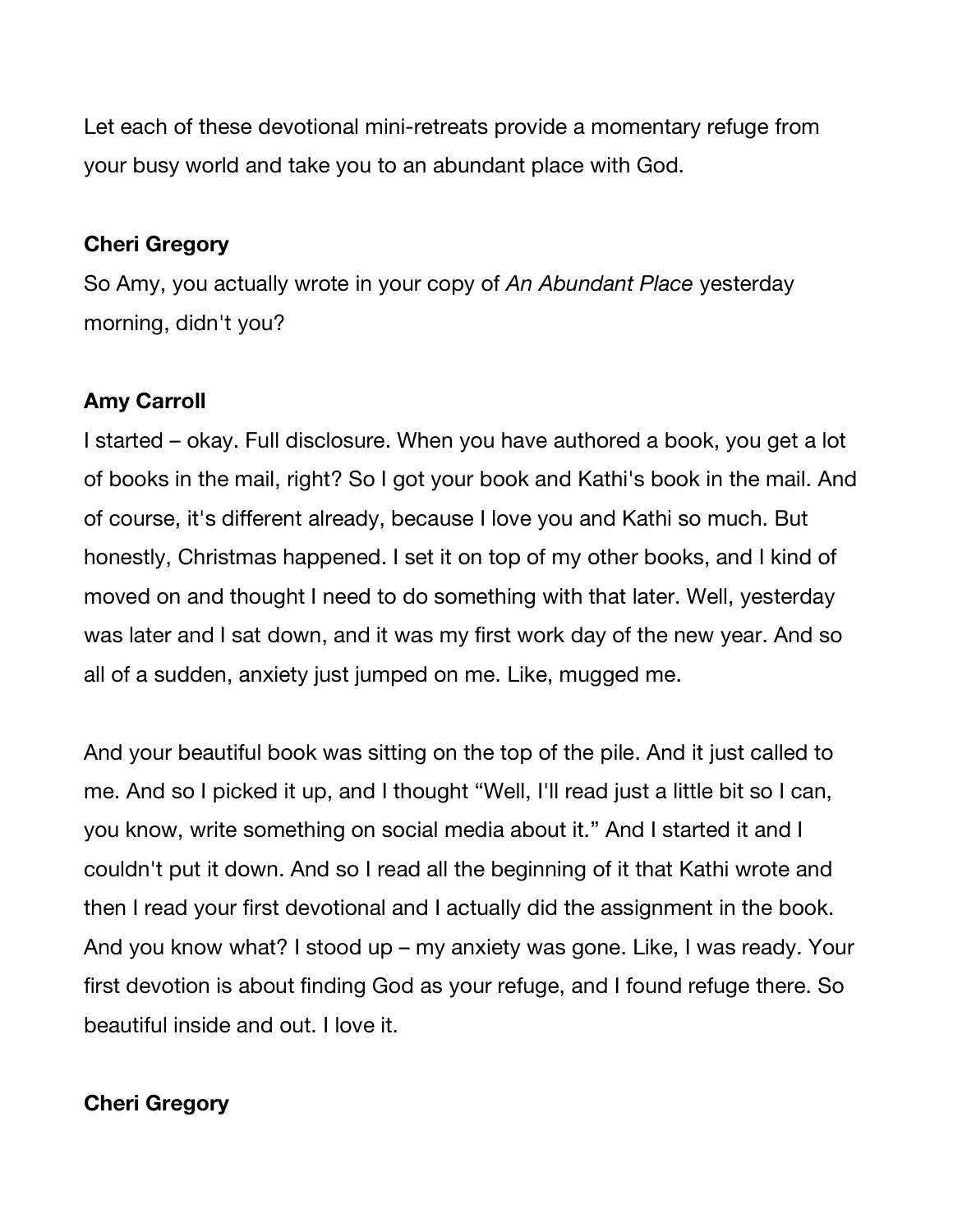Oh, well, that makes me so happy to hear.

# **Amy Carroll**

Kathi, we're so thrilled to have you back on Grit'N'Grace!

# **Kathi Lipp**

Okay, that took me by surprise. I was sipping coffee when you said 'Kathi!' I'm recovered now. Oh my goodness, you guys. Congratulations on six seasons! I'm so excited to be here for it! Congratulations you two.

# **Amy Carroll**

Amazing. Almost 300 episodes. We're getting close, right Cheri?

# **Cheri Gregory**

Yes, we are.

# **Kathi Lipp**

Look at all the good you're putting into the world. This makes me so happy I can't even stand it.

# **Amy Carroll**

Well, you too! I mean, today is launch day for your newest book baby, *An Abundant Place: Daily Retreats for the Woman Who Can't Get Away*. Can you unpack that subtitle for us?

# **Kathi Lipp**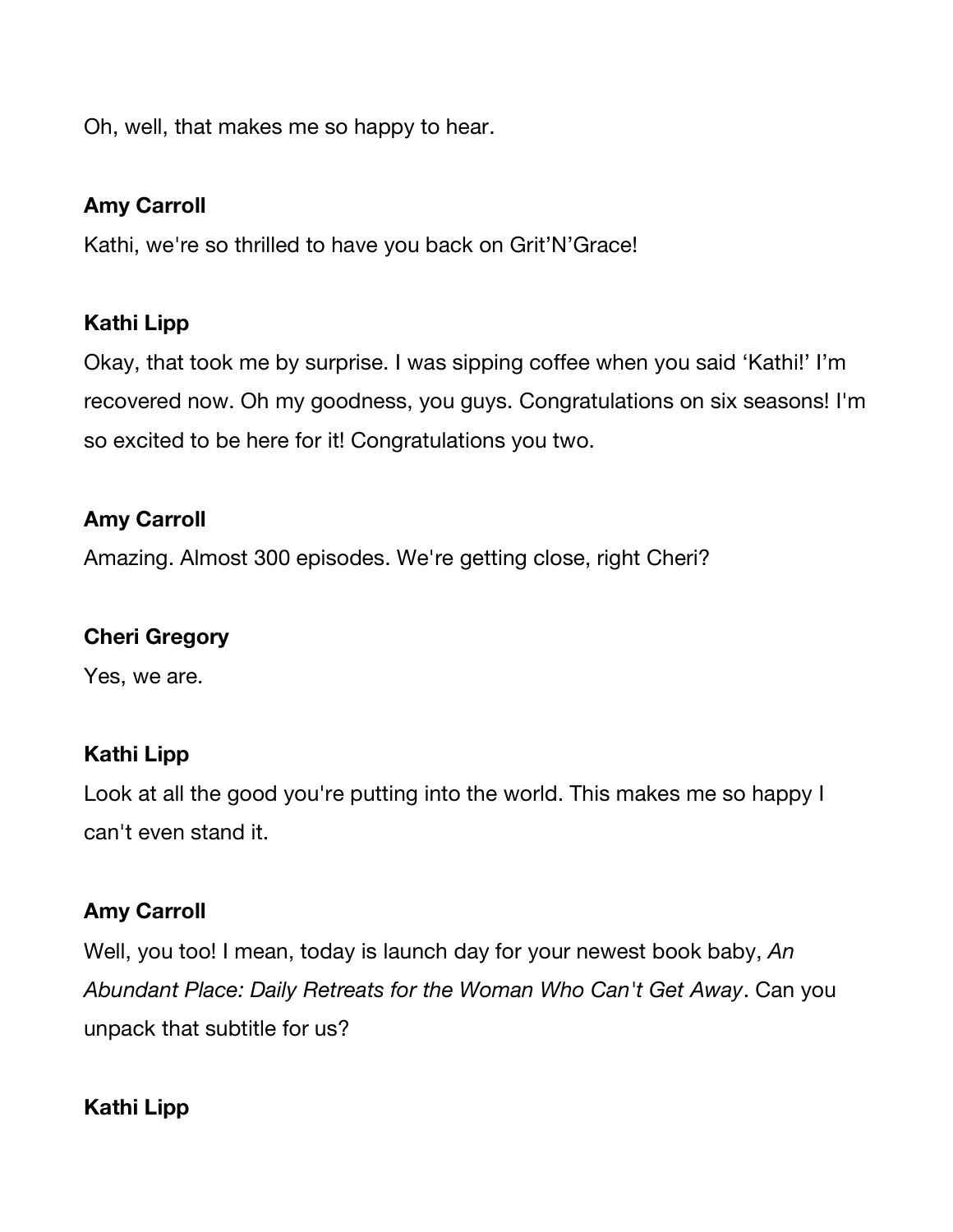I would love to unpack that subtitle. We have all spent two years of not being able to get away. And when we do get away, it's awkward. Can we just say that? It's just super awkward still. And so this is a book for those of us who realize that not everybody has the luxury of getting away. Not everybody has the health, the resources, the time, the place to go – and how can we encounter God not on a beach in California? Not in the mountains? Not, you know, on an island off of North Carolina? But how can we meet God every single day exactly where we're at, not as an act of being deprived, saying, "Well, okay, I'm stuck here." But how can we make where we are at our favorite place to meet with God?

So, you know, we talk about little things like having your favorite blanket and having your favorite drink. And they're almost rituals at this point. But these are the cues that get me set to say, "Now is my time to spend with my favorite guy." And we're going to sit and we're going to talk and we're going to do the thing. And Jesus and I are going to spend some time together. So that's the subtitle about, you know, daily retreats for the woman who can't get away, or just maybe chooses not to right now in this point of her life.

#### **Cheri Gregory**

I love it. So I love how you segued straight into what I want to talk about next. In the first pages of the devo, you invite the woman who's reading to prepare an actual space for her retreat and gather her supplies. And first of all, I'd love for you to unpack this idea of ritual. I know you are a habit person.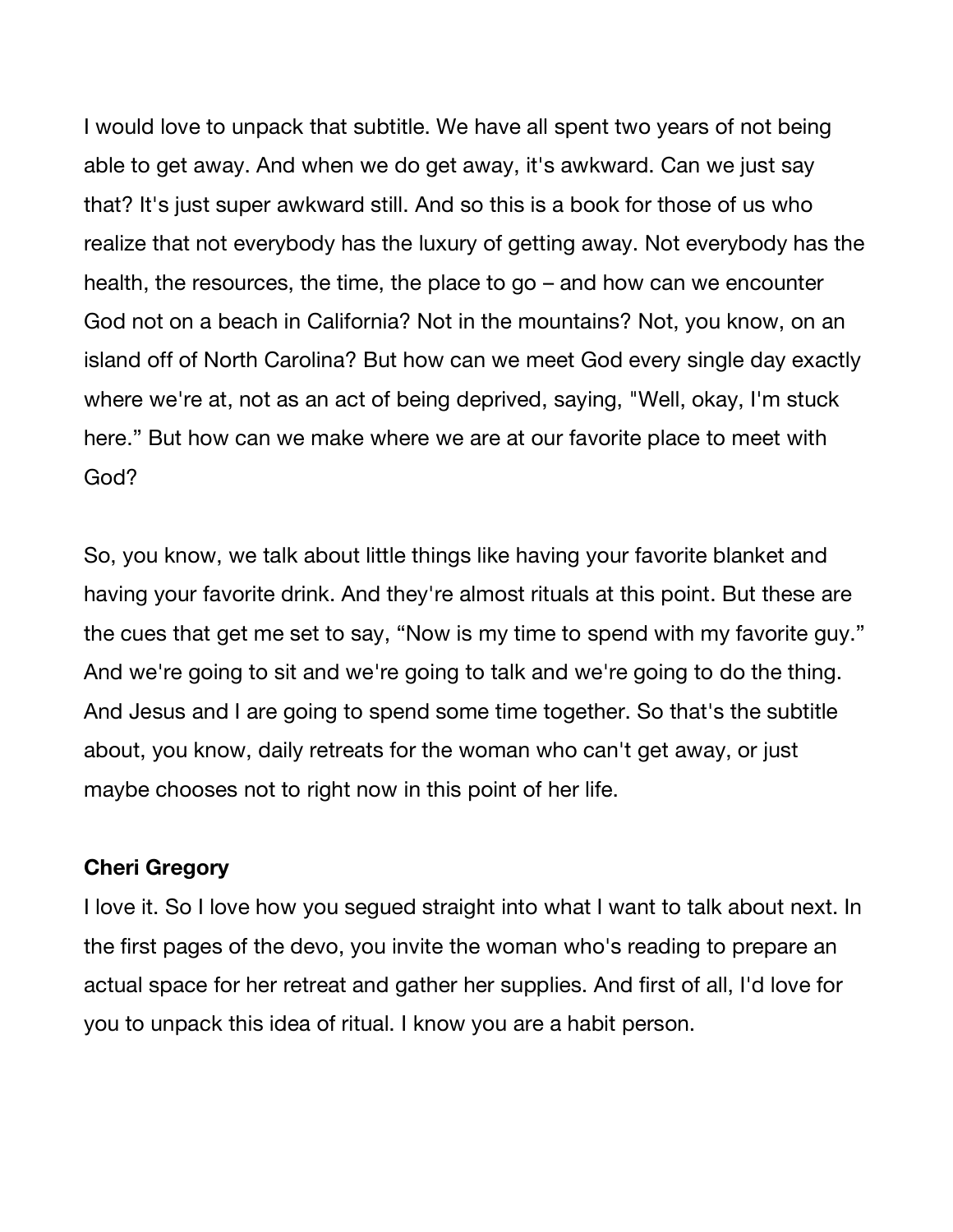And then what are your must have supplies when you cozy up for some quiet time? You mentioned a blanket and something hot to drink. What else do you need?

#### **Kathi Lipp**

Yeah, so and it has to be a certain kind of blanket like, okay, I become very precious in my old age. But you know, those fleece lined blankets, we call them dog catchers, because wherever one of those is, our dog Moose is on top of it. So like Moose is required for this. And so I put one of those dog catchers on, I get my cup of coffee, I have certain pens I like; currently one of my favorites are the Zebra Z grip. I'm really enjoying those right now. I'm very fickle about pens.

But here's the other thing, I've had to learn that even if all I have is me and Jesus, like even if I don't have my Bible some days, I can still do this, I really can. But I enjoy having that pen, I enjoy having a journal, whether it's the journal that came with the devo, or just a spiral notebook, because I'm a processor, when it comes to, you know, when I'm trying to understand a verse. Also, up here, having slippers is very, very important. And I've added one thing for the winter, because this has been released in the winter. I got – it's the cheapest jacket in the entire world. It's from Costco, and it looks like a shearling jacket. I don't even know if that's what it's called. But it's basically one of those fleece lined blankets, but as a jacket. And seriously when I wear it, Moose crawls into the back of it and one arm. And so that's how I wrote. The other thing I love when the opportunity arises is a good smelling candle. Right now I have a Christmas tree candle that is making me all sorts of happy.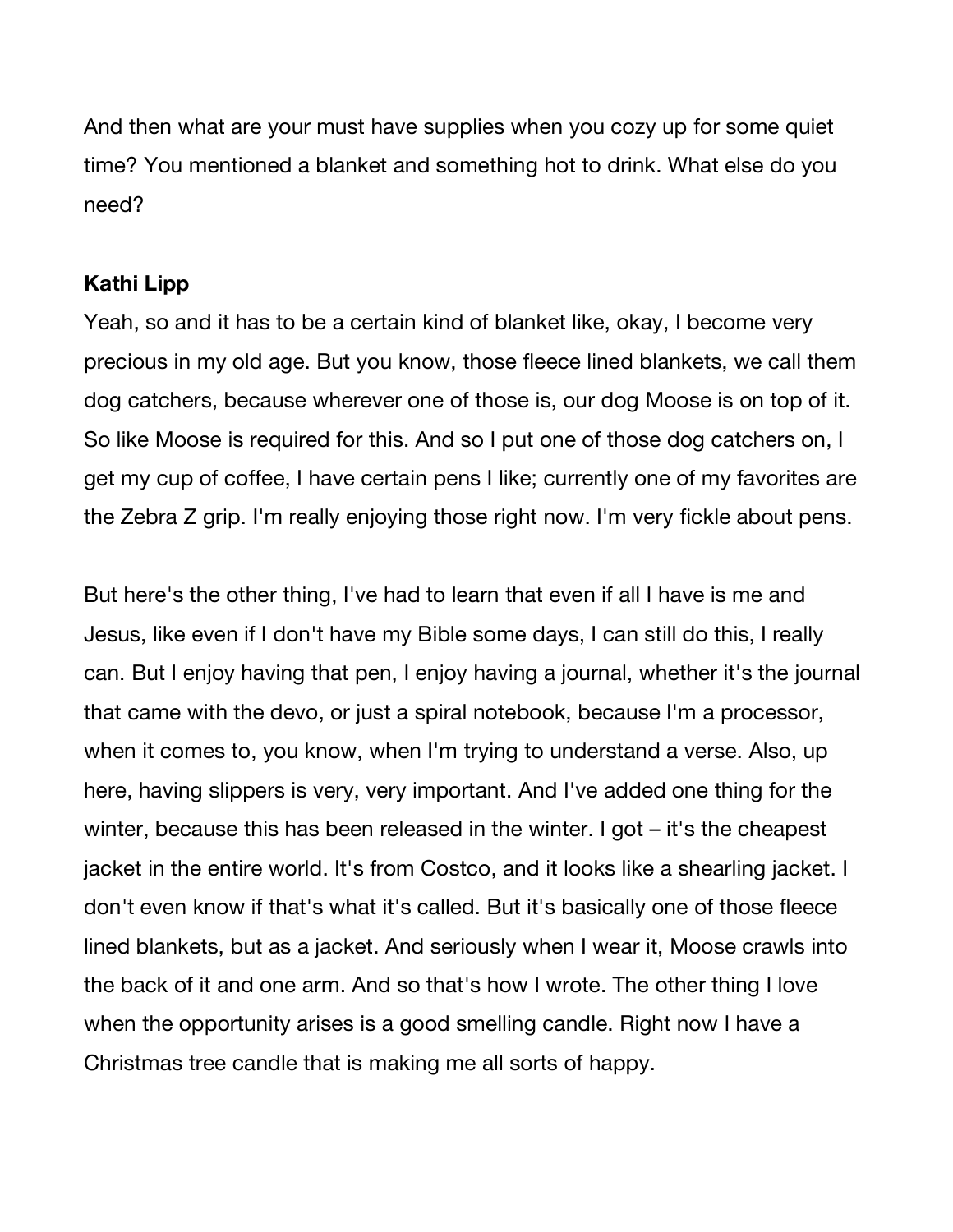# **Amy Carroll**

Oh, those are all good things. And they bring abundance into the space with you and Jesus.

# **Kathi Lipp**

And the only, like, I am such, like – I don't know, maybe, you know, I'm reincarnated as a child of the depression. I don't know where this comes from. But all those things, like some of those things feel super wasteful, especially like using a piece of notebook paper. Like I don't know where that comes from. Or burning a candle. But you know, I'm trying to get past that and say, you know what, these are things that I can do on a daily basis. That don't cost a lot. But like you said, Amy, they feel abundant. They really do.

# **Amy Carroll**

Small things with big impact for sure.

# **Kathi Lipp**

Exactly.

# **Amy Carroll**

Alright, so, Kathi, you share the acronym SPACE as a tool for meditating on scripture. I always love a new scripture study tool. So can you talk me and our friends through how they might use it?

# **Kathi Lipp**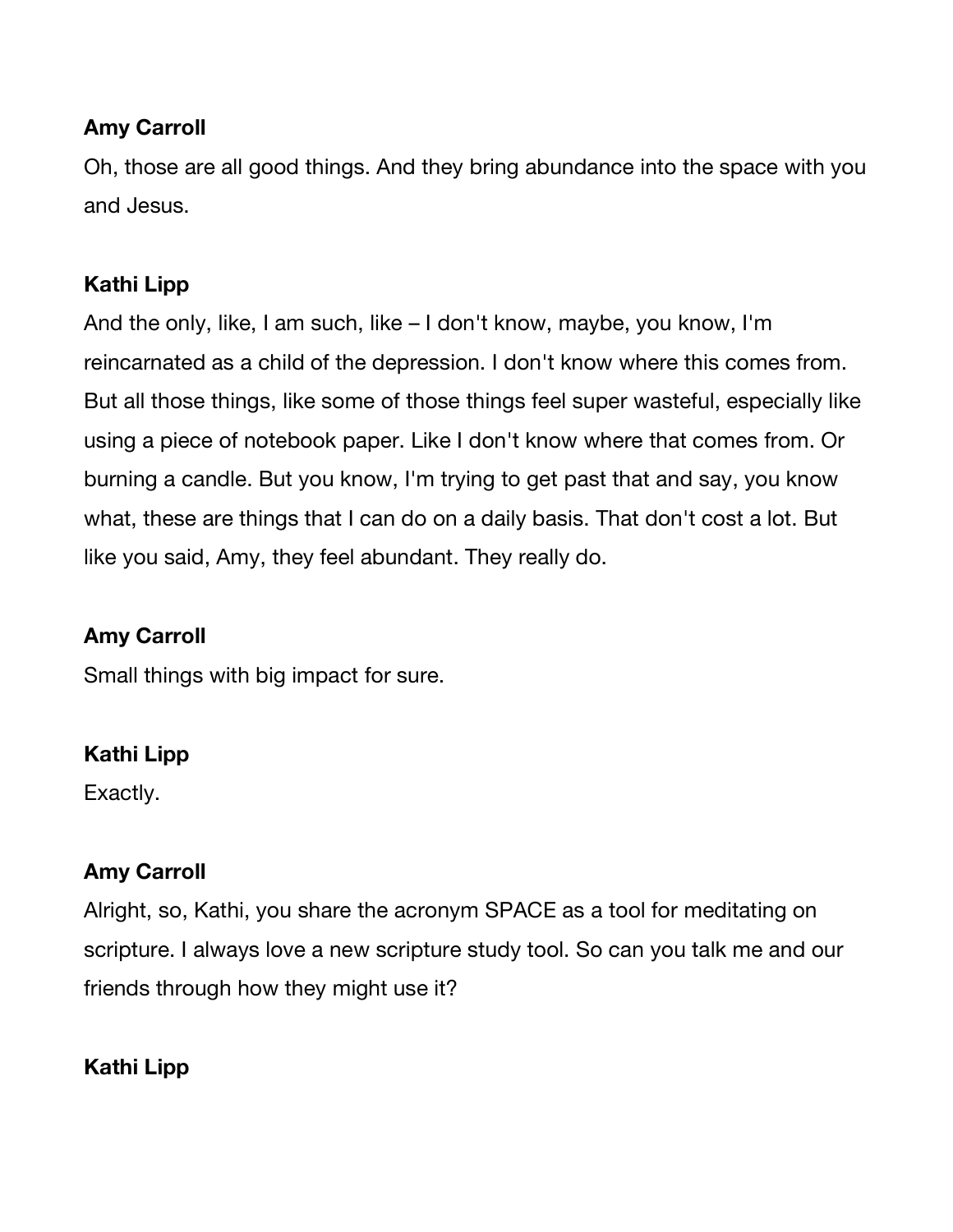Yeah, so this can either be written or done – I'm very much an auditory processor. Like, I want to talk things through. And so one of the things I ask people to do, Cheri and I ask people to do when you're confronting scripture in this devotional is to speak the verse aloud three times. It really allows you to process the verse and internalize it. Now for some people, it might be better to write it, but for me, speaking it, I just love – first of all, I love language. And I love what God has done with language in Scripture. And so speaking it, to me, is – it's a ritual, it's an act. We were talking about ritual before. And so this is part of the ritual, because I feel like ritual gets our heart to a place more quickly than we could without it oftentimes.

So speaking that verse aloud three times. Ponder, sit quietly, and let the words flow over you while you think them through. And it's really interesting. Oftentimes, my heart will just be caught on one word, like, there will be one word. I've never processed the word abundance so much as I have, especially over the past couple of weeks. And scarcity. And like, what are the feelings that come up from me with those words? And that's been really interesting as I've been doing this acronym, to ponder one word. And not just about its meaning, but how does that word make me feel? Like, what is my emotional reaction to that? And it's been interesting to pay attention to it, I've never really done that before.

And then act. Consider what God wants you to do with this word, look for application. So there's a part that we play in this.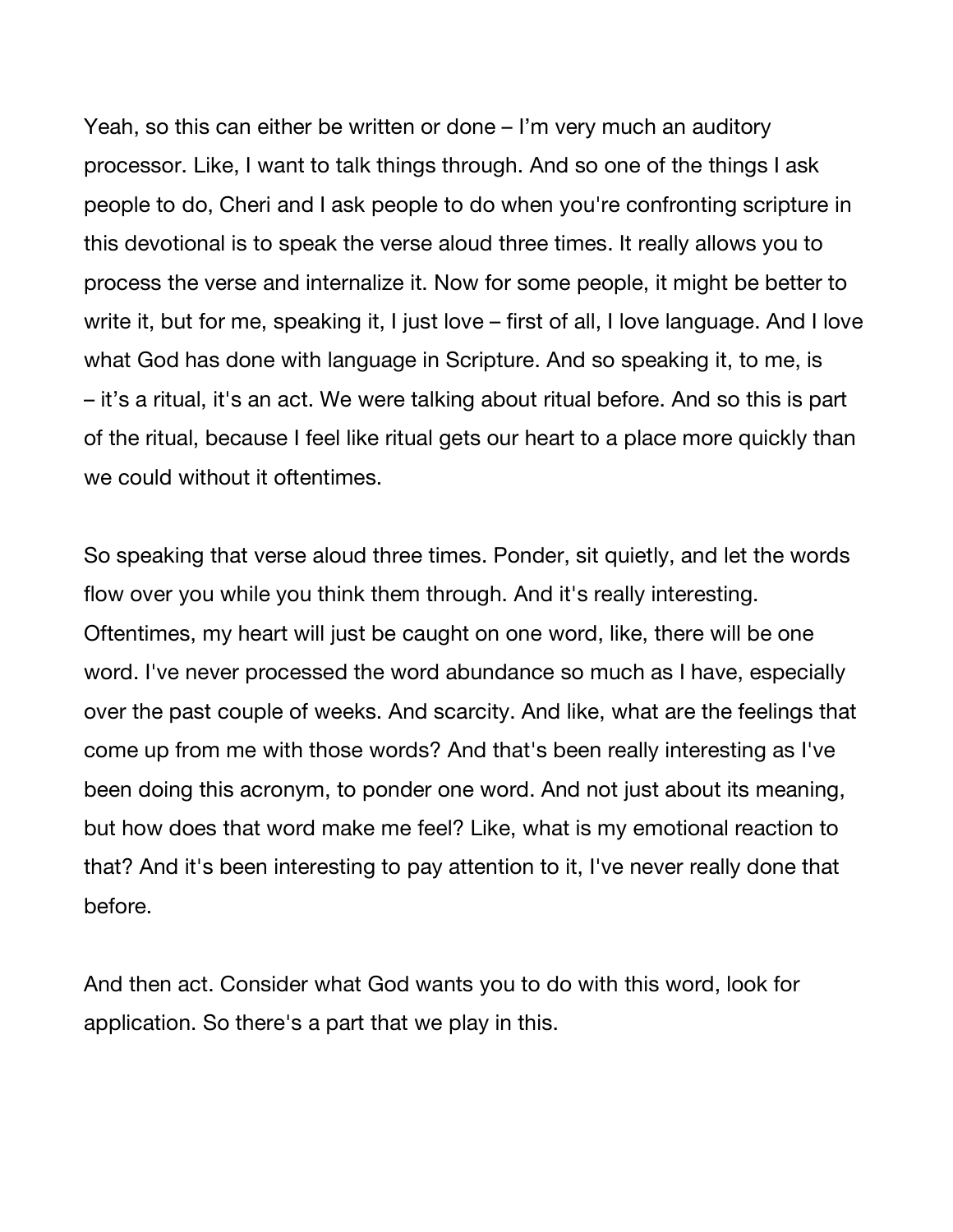And then the next one is commit. And this is asking, "What has God committed to me?" So oftentimes, you know, we go through scripture and like, okay, I've come home with a list of to dos. God wants me to do this, that, but so much of scripture is God's promises to us.

And can I go off for a second – I'm part of a team that creates sermons, or an organization I'm involved with. And so often, where we go in the sermon is where we're lacking in our lives and what we need to be doing better. And this year, I've just been so much more focused on how God has said I adore you, I love you, you are created in My image, you are not an accident, you are not a mistake. And this is how I show you I love you.

And can I just tell you right now, in my life, I need more of that. And it doesn't mean that I don't need to change my behavior. It means that I change my behaviors, because I am intrinsically loved and adored by God, and I will do anything to mirror that love back. I'm not doing it out of fear. I'm not doing it because what are other people going to say? What are other people going to think? It's not about that. It's not about fear from God, either. It's saying, I fully embrace how loved I am by God. And I'm learning to live, like the loved and adored daughter, that He intended me to be.

And then the next one is express, which I think I just showed, to be free to express to God, exactly how I feel. Like, whether it is questioning His promises, because He's a big enough God, and He can take that, but questioning who He is in my life, or just expressing my adoration and love, like all of those are equal. And all of those are valid.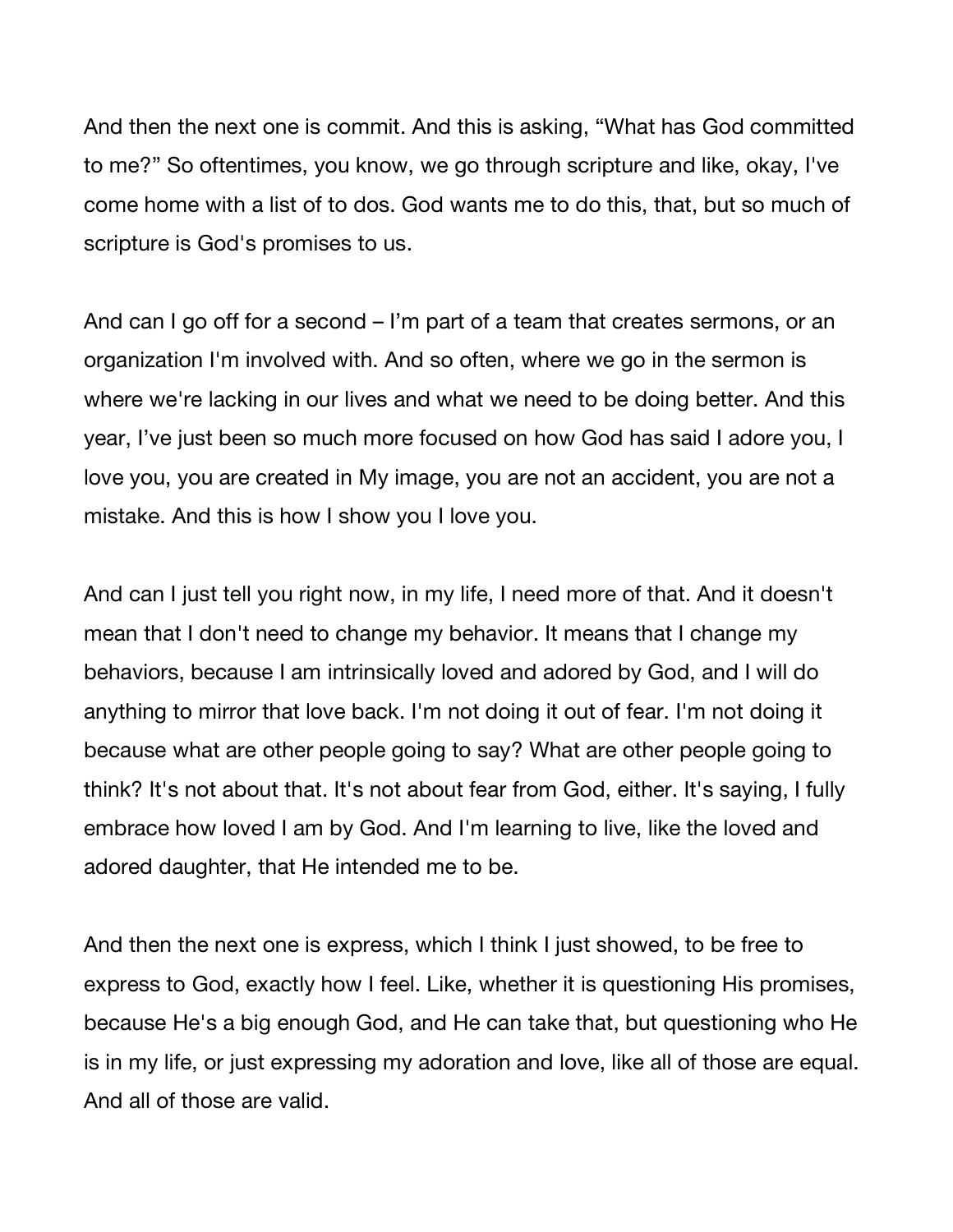#### **Amy Carroll**

Beautiful.

### **Cheri Gregory**

I love that. And of course, you know, I keep coming back to that commit, because as a recovering perfectionist, I was so sure that was going to be okay, what am I going to commit to do. And so when you highlighted that's about what God has committed every week – I do Lectio Divina with a group. And what I've started discovering, as I go through, it seems regardless what passage we choose, I end up making a T chart. And I can put all the verbs of what I'm supposed to do on a very short list. And they're all things like receive and praise and give things, and the verbs that God is going to do is a very long list, and they're all the big actions. And week in and week out, I see that. And so it's really been highlighting this idea of focusing on what God has committed. And then our response comes naturally. It's not a forced, it's not, like you said, another list of things to do, to add upon the other list of things to do. And, you know, of course, this whole devotional started out as devotions for the overwhelmed woman, then we came up with a better, you came up with a far better title. But the last thing that overwhelmed women need is more lists of things to do. To shore up their weaknesses, and being able to respond naturally, for all that God is doing for us is a huge, huge paradigm shift.

# **Kathi Lipp**

You know, I have spent so much of my life – if somebody says they – like, when Roger and I were dating and falling in love, he would say something nice, and I'd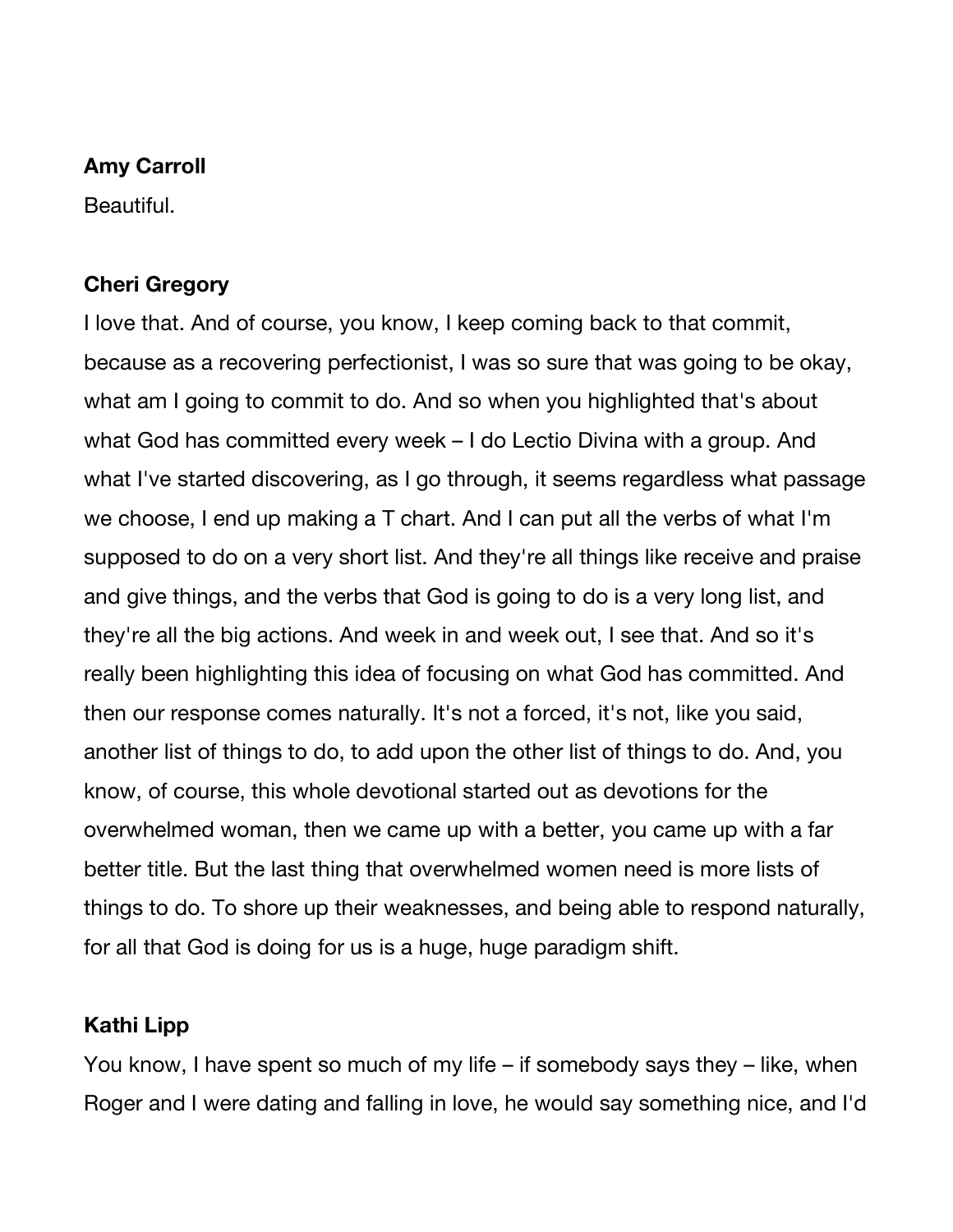freak out. Like I'd practically break up with him every time. You know, he said, I think I'm falling in love with you. And I'm like, no, shut up. You're not. Stop it. And like many of the women I know, I have a hard time receiving or believing love. And so, Cheri, what you just said, that God's list of commitments to us so far outweighs anything that we could get. But that ours are things like receive. And that's just beautiful. And it's amazing. And it was not what we were taught, all of us girls who grew up in the church of the 80s. At least that's not what I was taught.

### **Amy Carroll**

True that.

#### **Cheri Gregory**

Absolutely.

Well, Kathi, you've written something like 20 books, and this is your first devotional. So have you always seen yourself as a devo writer?

#### **Kathi Lipp**

No, no, because I would have to be far more Jesus-y than the current person or the former person or the future person I am. But what took that mantle off of me of like, oh, Kathi, come on, do you think you can write devotionals? I'm so glad this started out as devotions for the overwhelmed woman, because I could get behind that. I searched the scriptures. I know where those verses – like, I know what God has to say to the overwhelmed woman. And then it totally got flipped on its head, which I'm really glad it did, because I love this concept so much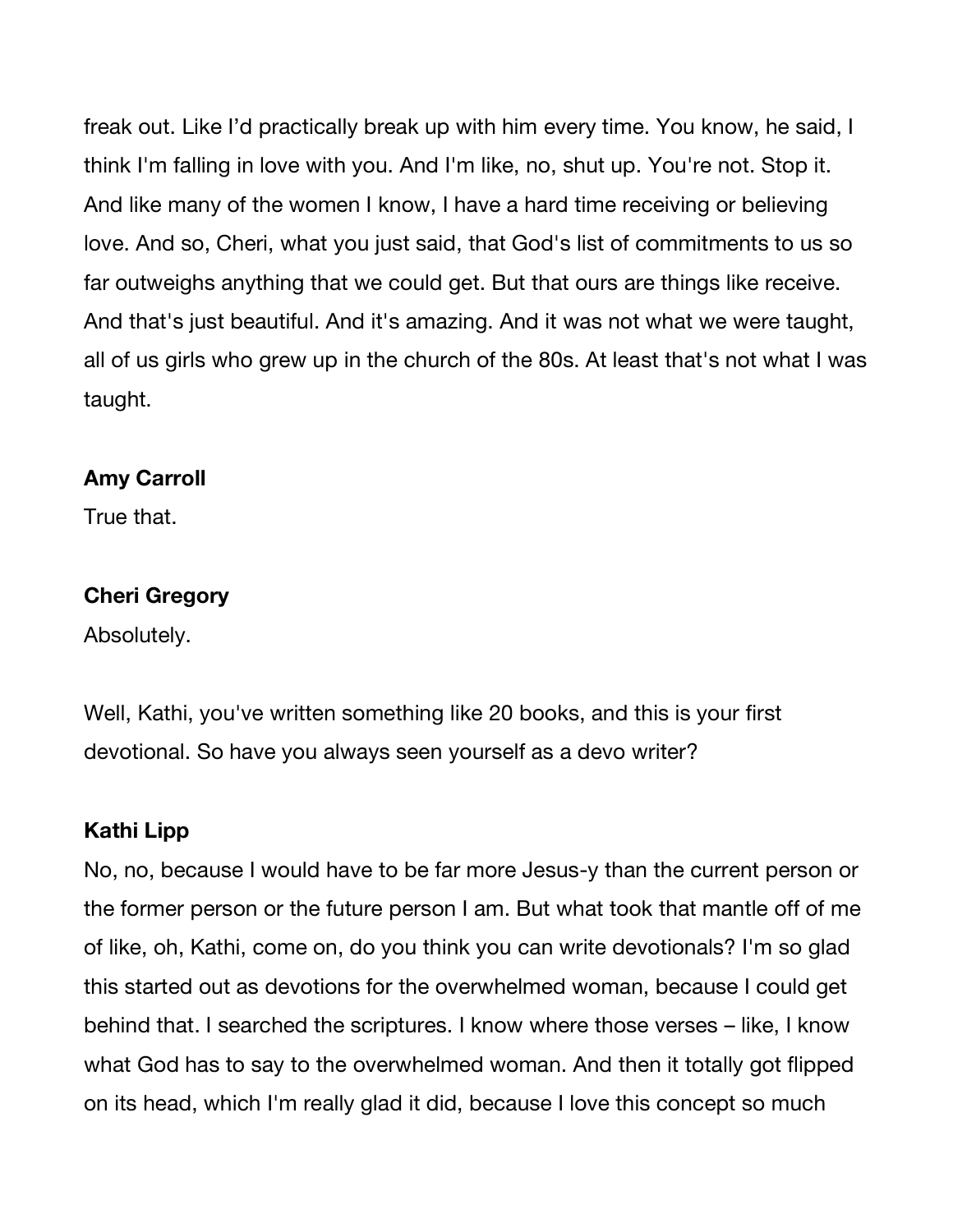more. But I needed to go in through something that I knew women were searching for, and longing for, you know, understanding what does God have to say to me, this imperfect person who is overwhelmed, and the world says, "Don't be overwhelmed!" And you're like, great, show me how. And God says, "I can show you how. But first, you have to understand how much I love you." Like yeah, no. We are such a weird, complex creatures, aren't we? We are all bizarre. So I'm really glad I did it. I thought devotional writing would be much easier than it was. Let me just say I am not bucking to do one again very soon, but I see myself doing one again in future. How about you, Cheri?

### **Amy Carroll**

You didn't love devotions at the beginning, either, as I remember.

# **Cheri Gregory**

Well, I – what cracks me up is Kathi, you've told me you thought that people who wrote devotions wore long flowy country dresses, and you know, everything in their life was Instagrammable. And –

# **Amy Carroll**

Wait, y'all know me, right? I mean, that's – devotions, that's how I cut my teeth on writing.

### **Cheri Gregory**

I've also been in your house, Amy, you have a gorgeous Instagrammable house.

# **Kathi Lipp**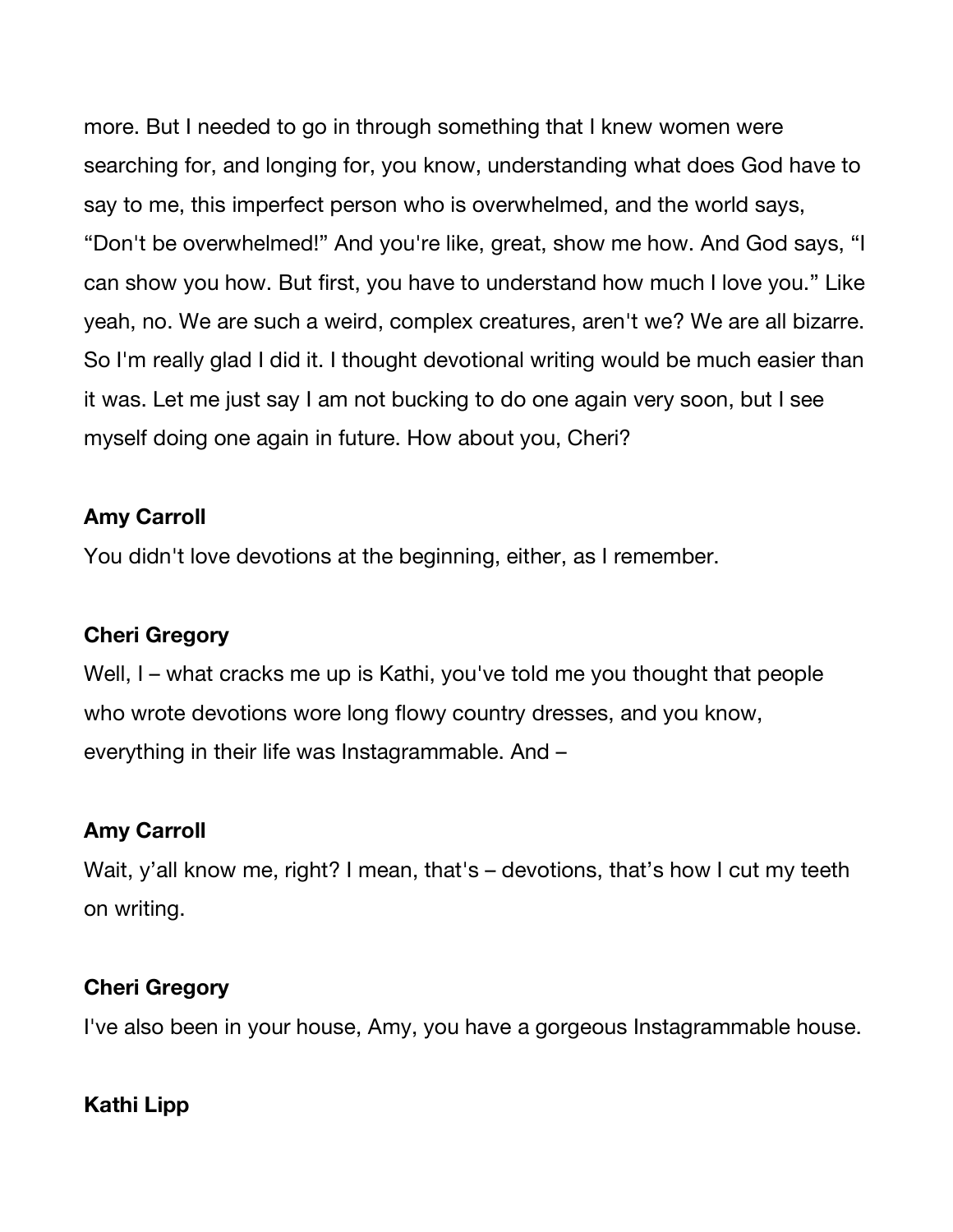Okay, I just have to tell you one of my favorite things I've heard recently, and then I will let you get back to your very awesome answer, that there is a song about how a woman standing in the middle of a cornfield with her arms spread out, oh wait, that's a scarecrow.

### **(All laugh)**

### **Amy Carroll**

Too many devotion book covers.

### **Cheri Gregory**

You know, what was interesting for me – in the process of writing this, and I mentioned this during one of our previous little bit minisodes, is I did struggle to write it. And so I really relied more heavily on our manuscript development team than probably ever before. And one of them when she gave pushback, she said, "Cheri, what I'm reading is an inspirational essay, not a devotional." And that was so helpful to understand what I had written versus what was expected. And so I don't know, if all – it remains to be seen, like, if I'm naturally better at writing an inspirational essay, I'll just – that's kind of what – my blog posts have always been the devo format, where they're, I mean, the reader has a certain expectation of being led through a certain kind of experience.

Like you, Kathi, I'm glad I did it. I learned a lot in the process. And again, I mean, you know, for me, by the time I was done, I was usually in tears of gratitude. And, you know, having really more thoroughly internalized the message I thought I was trying to give. I think I got it, you know, 10 times more than I had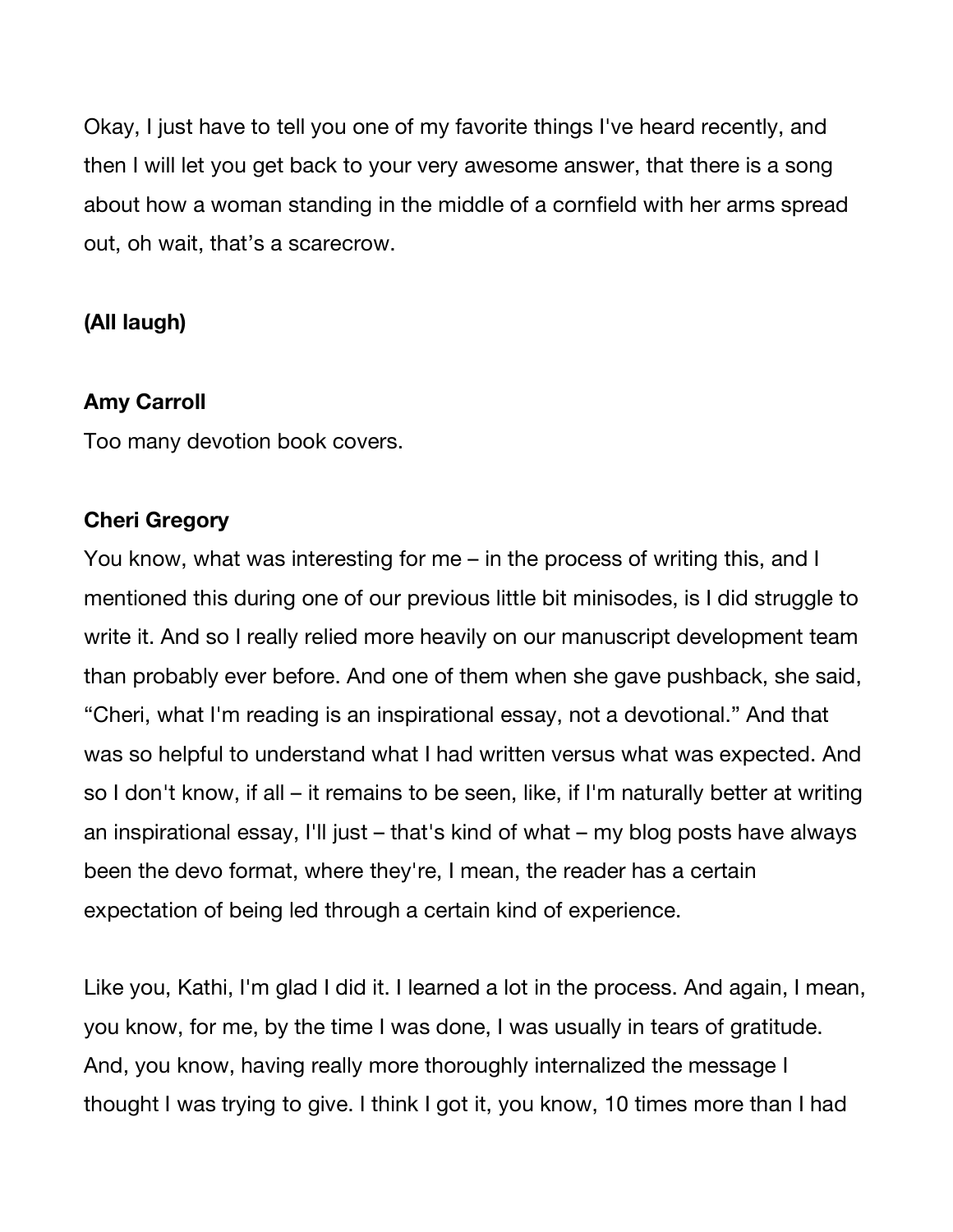originally, before I started doing the writing; but, Amy, I don't know how you do it. Honestly, I don't know how you do it. And I know you've got a whole guide you've written on teaching people how to write devotionals and I still don't know how you do it.

### **Amy Carroll**

Well, okay, I'll tell you how I do it. And this is why I know that you guys are good at this, because devotions are story driven. And I'm a Southern girl. I love a story Like, I live for a great story. Kathi, you have a few chickens stories. In fact, I think you have multiple chicken stories in this book. What is up with you and the chickens? I love your Instagram feed. And share one of the chicken stories please.

### **Kathi Lipp**

Okay, I had no idea. I had no idea that I would be a chicken lady. I just thought you know, especially with a pandemic and things like that, it was not a bad idea to get a good source of protein for an emergency or something like that. Well, little did I know these lazy hens have totally stopped laying. Like, can I tell you my great shame? The last time I went to Costco I bought eggs.

### **Amy Carroll**

Those hens are so coddled at your house. I have seen their abode. It is quite lavish.

### **Kathi Lipp**

They are living the life, they really are.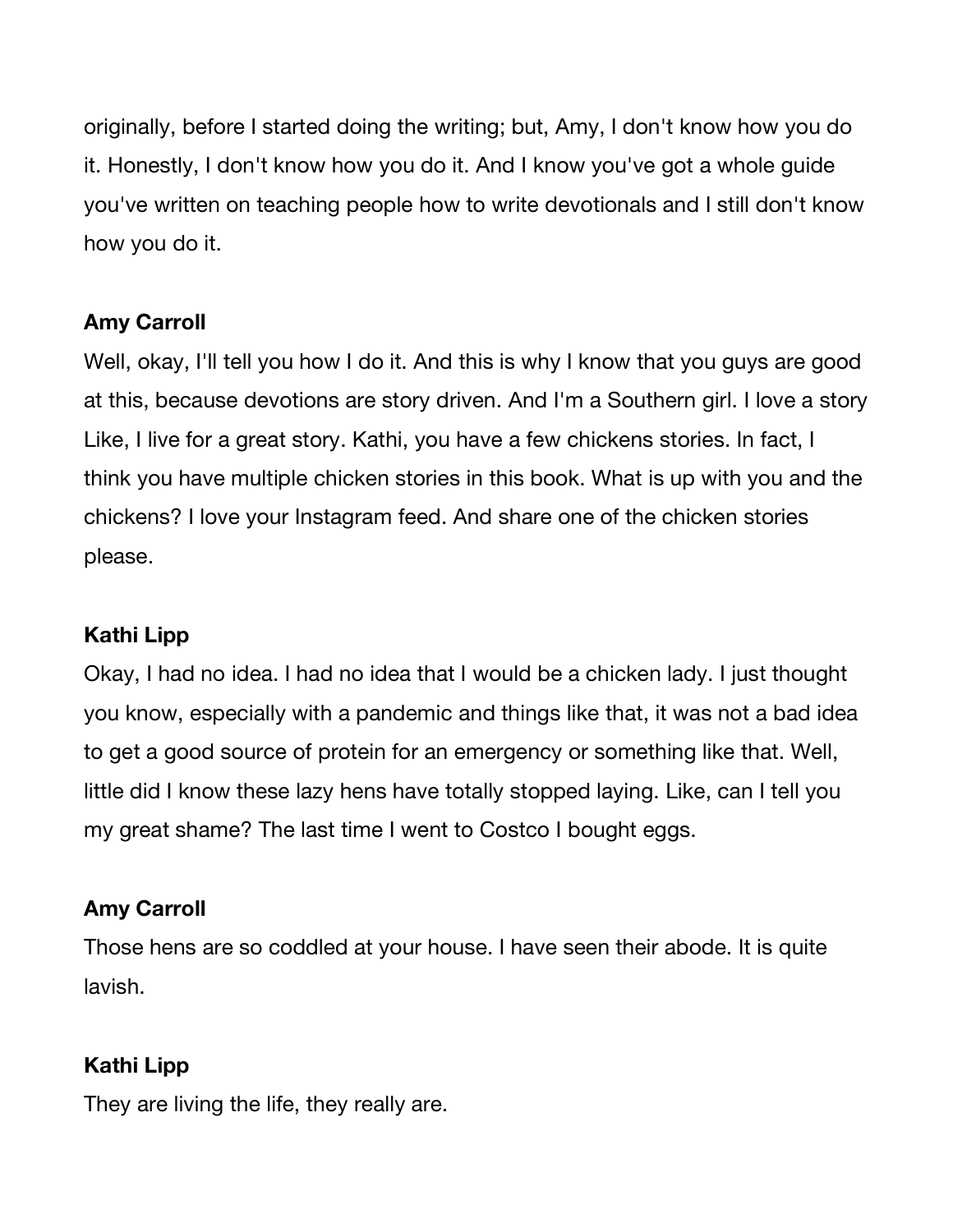So if you don't know my chickens, they are all named after cheeses. So we have Pepper Jack, we have Brie, we have Cheddar. So Brie and Chichi is what we call them. And then we have Rocky and Bullwinkle, because we have Raclette cheese and then bull mozzarella. And Rocky and Bullwinkle are our newest additions. So I'll just tell you my favorite story recently. So when you get new chickens, there really is a pecking order. Every cliche you've heard about a chicken has a story behind it. And they really do have to figure out their pecking order. And Rocky, our newest little girl, is at the bottom of the pecking order. And the other girls let her know that often. Like, they all peck at each other. Yeah, it's just terrible. Well, my husband – who by the way, did not want to get chickens – every morning, goes out to the chicken yard, and says, "Rocky, you are beautiful, you are strong, I love you more than all the other chickens." Like he is out there, giving Rocky a pep talk every single morning because he is worried about Rocky's self esteem. And we just all need a Roger Lipp in our lives to tell us what beautiful, we're capable, we're strong. And we're his favorite. You know, I know that's what God does to us. But it's really funny to hear it toward the chicken, I have to say.

#### **Amy Carroll**

I just love it. So do chickens in love stop laying? Maybe they're all in love with project. This is the problem maybe. They're lovesick.

#### **Kathi Lipp**

They're cold is what's going on. We have about, we have about five hours of sunlight here because of all the trees. And so if you want to you can do artificial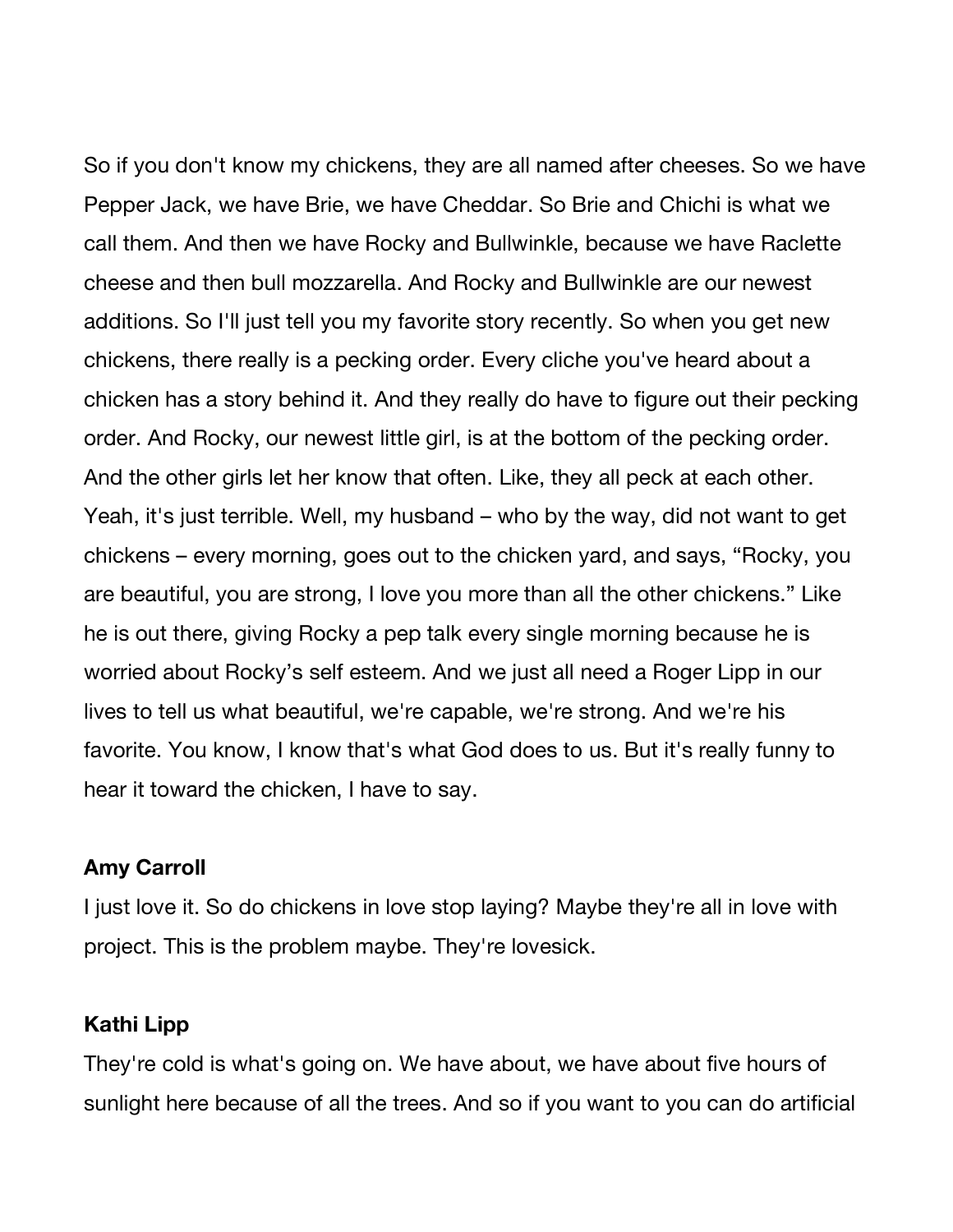lights. But we've just decided Costco will take care of them for the winter. But Roger also gives motivational talks about how we bought you so that we would have something for breakfast every morning. So you can either be involved in our breakfast or committed. So you decided, is it eggs, or is it chicken sausage?

# **(All laugh)**

He would never, never do it.

### **Amy Carroll**

They know that. They've got his number.

### **Cheri Gregory**

Oh, my word.

Alright, Kathi, I want you to imagine an overwhelmed woman who picks up and opens a copy of *An Abundant Place*. Maybe she bought it for herself, or maybe somebody gifted it to her. What are your hopes for this woman?

### **Kathi Lipp**

Oh, my hope is that you go get your favorite beverage, whether it's iced tea, or hot tea, or let's just say, you know, a latte. I mean, I really think this book deserves a latte, but you do you. And that you find just a moment, I would say if you can't read an entire devotional, have a devotional, just read the entrance, you know the introduction to it, just be really gentle with yourself. Because if you are overwhelmed, finishing is not the goal, starting is. And know that there are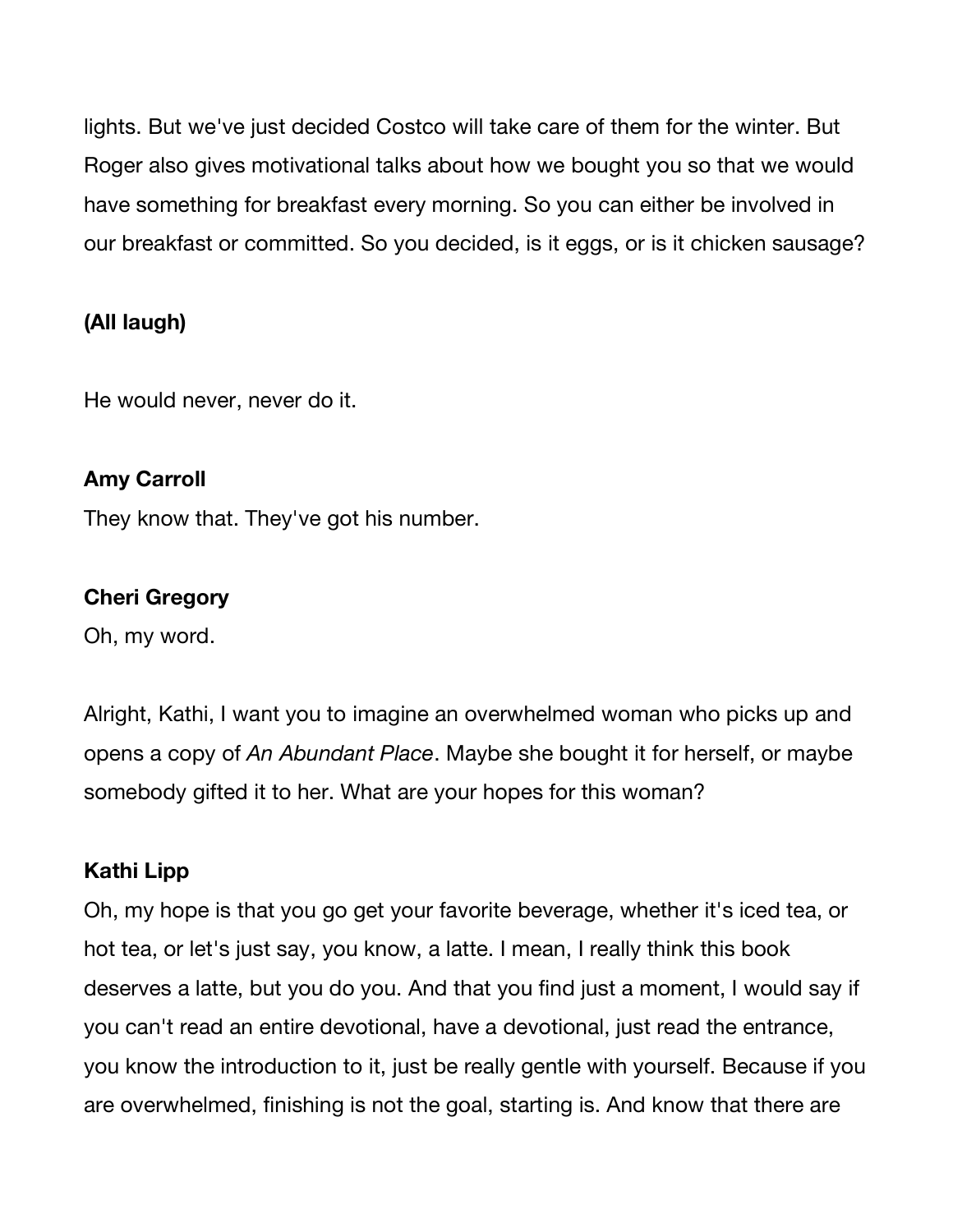no gold stars in this, that I just want you to curl up and I want you to have just a moment with God. And if you want to start with one minute, start with one. And know that that's enough, God will meet you where you're at.

### **Amy Carroll**

Really good.

So Kathi, what closing words of encouragement and motivation do you have for our friends who want to find an abundant place with God in the New Year?

### **Kathi Lipp**

I think, to understand our abundance is to be really, really grateful. I just heard from a friend last night, who was just going through one of the worst circumstances imaginable. A health situation with her husband that is just – it's unimaginable. And all she kept talking about was how grateful she was to God, she had the resources to start taking care of this, and that she had support, and you know, all these things. And I'm thinking to have such extreme gratitude in such hard circumstances – this is why she is who she is and why she believes God so fully for her abundant. And so you know, with Cheri, wrote the book *An Abundant Place*; and I'm learning to – every time I stray from that abundant place, learning how to get back there. So it's not that we're grateful or we're not grateful, it's – we're learning how to get back to that grateful place each and every day.

### **Cheri Gregory**

Oh, I love that so much.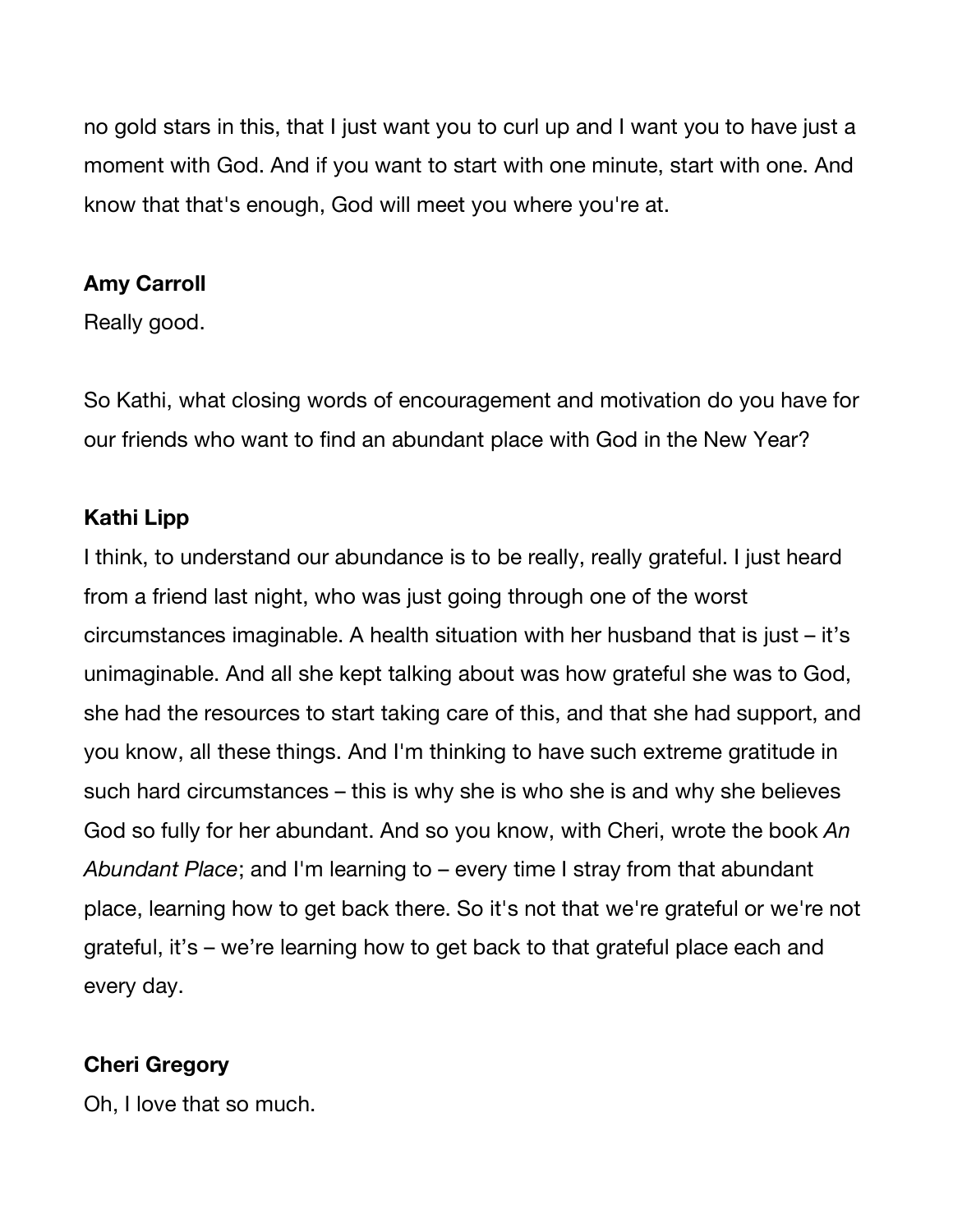### **Amy Carroll**

Learning how to get back to that grateful place. We really, as we move into this new year, we might not be moving back, we might be re-finding.

### **Cheri Gregory**

Yes, exactly.

### **Amy Carroll**

That's what said the other day, she said "I hope 2020 isn't a trilogy."

# **(All laugh)**

### **Cheri Gregory**

I saw somebody posted hoping that 2022 was going to be like a Toyota Corolla boring, completely reliable, and fun for the whole family. Like, I am so on board with that.

Well, friends, we sure hope that you've enjoyed listening to Episode 247 of Grit'N'Grace: The Podcast as much as we've enjoyed making it for you.

### **Amy Carroll**

Check out our webpage at gritngracethepodcast.com/episode247.

# **Cheri Gregory**